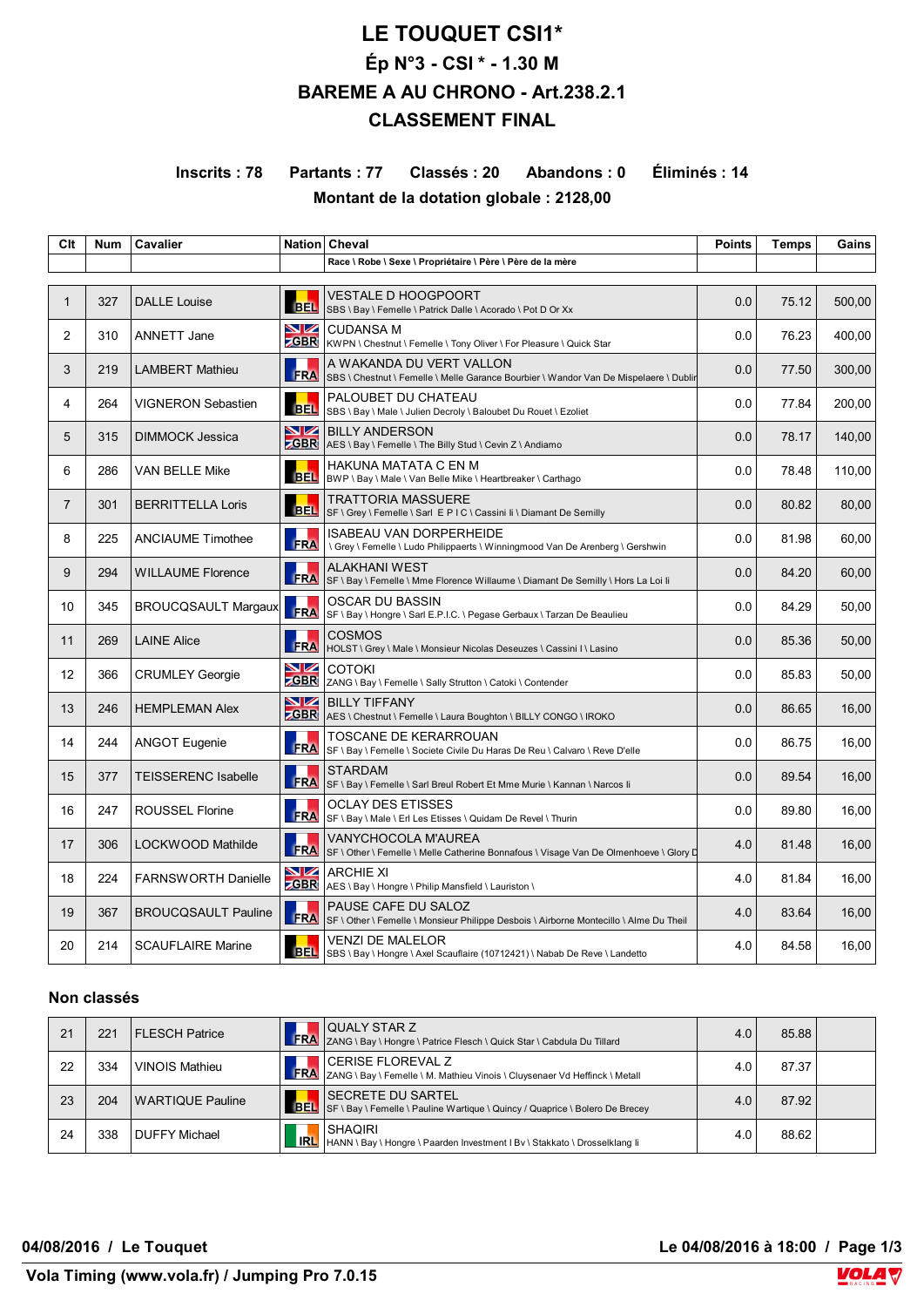## **LE TOUQUET CSI1\* Ép N°3 - CSI \* - 1.30 M BAREME A AU CHRONO - Art.238.2.1 CLASSEMENT FINAL**

| Clt | <b>Num</b> | Cavalier                  |                          | Nation Cheval<br>Race \ Robe \ Sexe \ Propriétaire \ Père \ Père de la mère                                              | <b>Points</b> | Temps  | Gains |
|-----|------------|---------------------------|--------------------------|--------------------------------------------------------------------------------------------------------------------------|---------------|--------|-------|
|     |            |                           |                          |                                                                                                                          |               |        |       |
| 25  | 373        | <b>MASSELOT Vincent</b>   | <b>FRA</b>               | ICE CUBE VD VIJF BUNDERS<br>BWP \ Bay \ Hongre \ Monsieur Julien Tafuri \ Carabas Vd Wateringhoeve \ Quival              | 4.0           | 89.03  |       |
| 26  | 226        | <b>KAISER Camille</b>     | <b>FRA</b>               | UNPRINCE DE LA SARDA<br>SF \ Grey \ Hongre \ Camille Kaiser \ Marlou Des Etisses \ Le Tot De Semilly                     | 4.0           | 90.56  |       |
| 27  | 318        | DI VITTORIO Caroline      | <b>BEL</b>               | CAMUS 11<br>HOLST \ Chestnut \ Hongre \ Stanislas Di Vittorio (1095857 \ Cassini li \ Lansing                            | 6.0           | 97.44  |       |
| 28  | 256        | <b>DELSART Daniel</b>     | <b>FRA</b>               | <b>MAYSPRING</b><br>SHBGB \ Grey \ Femelle \ Mr Daniel Delsart \ Jessop Lovely Boy Vii \                                 | 8.0           | 75.63  |       |
| 29  | 239        | <b>LAMBERT Thomas</b>     | <b>FRA</b>               | UNIVERS DE CH'TI<br>\ Other \ Hongre \ Mme Catherine Bar \ L'arc De Triomphe*bois Margot \ Lotus                         | 8.0           | 78.00  |       |
| 30  | 271        | <b>RIDELLE David</b>      | <b>BEL</b>               | QUATRO Z<br>ZANG \ Bay \ Hongre \ David Ridelle \ Quasimodo Z \ Apollo Van T Lindebos                                    | 8.0           | 80.34  |       |
| 31  | 207        | <b>DESUTTER Arthur</b>    | <b>FRA</b>               | TONICK VAL DE MAI<br>SF \ Bay \ Male \ Olivier Desutter \ Quick Star \ Type D'elle                                       | 8.0           | 83.66  |       |
| 32  | 374        | <b>THOMMEN Elisabeth</b>  | <b>BEL</b>               | <b>CISCA VH LINDENHOF Z</b><br>ZANG \ Grey \ Femelle \ Thommen \ Codex \ Remondo                                         | 8.0           | 84.00  |       |
| 33  | 307        | <b>LEWIS Sarah</b>        | <b>NZ</b><br><b>ZGBR</b> | DOONAVEERAGH EMMA<br>ISH \ Bay \ Femelle \ Mrs Sarah Lewis \ Creevagh Ferro \ Classic Vision                             | 8.0           | 84.23  |       |
| 34  | 238        | <b>LESCAILLET Paul</b>    | <b>FRA</b>               | SARPEDON DE L'AU<br>SF \ Bay \ Hongre \ S.A.R.L. Lescaillet \ Jazz Band Courcelle Sf \ Henaud                            | 8.0           | 84.25  |       |
| 35  | 206        | <b>WHITAKER Joanne</b>    | VZ<br><b>SBR</b>         | <b>CONTENDRO STAR</b><br>HANN \ Bay \ Hongre \ Clare Whitaker \ Contendro I \ Groemitz                                   | 8.0           | 84.66  |       |
| 36  | 267        | <b>DUYCK Mathilde</b>     | <b>ERA</b>               | <b>RIBEIRO BARBOTIERE</b><br>SF \ Bay \ Hongre \ Mathilde Duyck \ Allegreto \ Veneur De Baugy                            | 8.0           | 85.64  |       |
| 37  | 220        | <b>LACHAUD Hugo</b>       | <b>FRA</b>               | <b>CYBELE DU CALVAIRE</b><br>SBS \ Bay \ Femelle \ Monsieur Didier Lachaud \ Berlin (kwpn) \ Rox DI Touche               | 8.0           | 85.66  |       |
| 38  | 370        | <b>HATON Ophelie</b>      | <b>FRA</b>               | COUBA LIBRE<br>HOLST \ Grey \ Male \ Ringoot Luc \ Cassini I \ Landgraf I                                                | 8.0           | 86.50  |       |
| 39  | 356        | <b>HENN Marc Antoine</b>  | FRA                      | UTOPYA DU GUE<br>SF \ Bay \ Femelle \ M. Antoine Henn Et Mme Sandrin \ Toulon \ Verdi                                    | 8.0           | 88.67  |       |
| 40  | 279        | <b>THOMETSCHEK Thomas</b> | <b>BEL</b>               | QUALOMA Z<br>ZANG \ Bay \ Femelle \ David Depuydt \ Quasimodo Z \ No Limit                                               | 8.0           | 88.93  |       |
| 41  | 210        | <b>STORDEUR Stephanie</b> | <b>BEL</b>               | <b>CORMINO</b><br>HOLST \ Grey \ Male \ Ecurie Dehez \ Cormint \ Cassini I                                               | 8.0           | 91.41  |       |
| 42  | 258        | <b>INGLIS Amy</b>         | VZ<br><b>ZGBR</b>        | AMADEOUSE DE HURTEBISE<br>SBS \ Bay \ Hongre \ Amy Inglis \ Major De La Cour \ Albion Du Chene Brule                     | 8.0           | 92.24  |       |
| 43  | 251        | <b>COLOT Jean Marie</b>   | <b>FRA</b>               | <b>VOLVER CALOUBET</b><br>SF \ Bay \ Hongre \ Catherine Guerin \ Calvaro \ Galoubet A                                    | 9.0           | 93.17  |       |
| 44  | 201        | NAVINEAU Jeremie Steph    | FRA                      | N INVEST UNO Z<br>ZANG \ Bay \ Hongre \ Naessens-De Brul \ \                                                             | 11.0          | 102.19 |       |
| 45  | 227        | <b>LAENEN Melissa</b>     | <b>BEL</b>               | FIRENZE VAN DE WITHOEVE<br>BWP \ Chestnut \ Femelle \ Laenen Melissa \ Eros Platiere \ Venu Du Theil                     | 11.0          | 103.86 |       |
| 46  | 282        | COUNASSE Jerome           | <b>BEL</b>               | GALATASARAY<br>\ Bay \ Male \ Fr. Lenz \ Graf Top \ Watzmann                                                             | 12.0          | 74.94  |       |
| 47  | 382        | <b>DUCCI Frantz</b>       | <b>BEL</b>               | <b>BALLADINE DU GRAND CHAMP</b><br>SBS \ Grey \ Femelle \ Ducci Frantz - Besins Marie-Ca \ Cordano Sitte Z \ Tamaris-lii | 12.0          | 78.38  |       |
| 48  | 235        | <b>VAAST Eric</b>         | <b>FRA</b>               | <b>IANA D'O</b><br>BWP \ Bay \ Femelle \ S.A.S. La Perelle \ Nonstop \ Galoubet A                                        | 12.0          | 79.38  |       |
| 49  | 254        | <b>HAZEBROUCQ Xavier</b>  | <b>FRA</b>               | CALISKA DE LA FALIZE Z<br>ZANG \ Bay \ Femelle \ Alain Et Remy Gilson \ Contact Vd Heffinck \ Papillon Rouge             | 12.0          | 81.45  |       |
| 50  | 230        | <b>WALRAVENS Deborah</b>  | <b>BEL</b>               | QUEEN D'HOOGPOORT<br>ZANG \ Bay \ Femelle \ Patrick Dalle \ Quidam De Revel \ Galoubet A                                 | 12.0          | 83.23  |       |
| 51  | 355        | <b>DUHAMEL Nicolas</b>    | <b>FRA</b>               | <b>SPICEGIRL DE PLEVILLE</b><br>SF \ Bay \ Femelle \ Elevage D' Ecames \ Darco \ Quidam De Revel                         | 12.0          | 83.70  |       |
| 52  | 376        | <b>DUBOUCHET Hanae</b>    | <b>FRA</b>               | CATOON<br>HOLST \ Bay \ Hongre \ Hanae Dubouchet \ Catoki \ Clinton I                                                    | 12.0          | 89.21  |       |
| 53  | 361        | <b>RAVACHE Charles</b>    | <b>FRA</b>               | VASCO DU VERET<br>SF \ Bay \ Hongre \ Monsieur Charles Ravache \ Spartakhus (hann) \ Bariton                             | 12.0          | 91.12  |       |
| 54  | 297        | <b>REYNOLDS Clare</b>     | VZ                       | PETRUS DU CHATEAU<br><b>CBR</b> SF \ Chestnut \ Hongre \ Clare Reynolds \ Quidam De Revel \ Galoubet A                   | 16.0          | 83.35  |       |

**04/08/2016 / Le Touquet Le 04/08/2016 à 18:00 / Page 2/3**